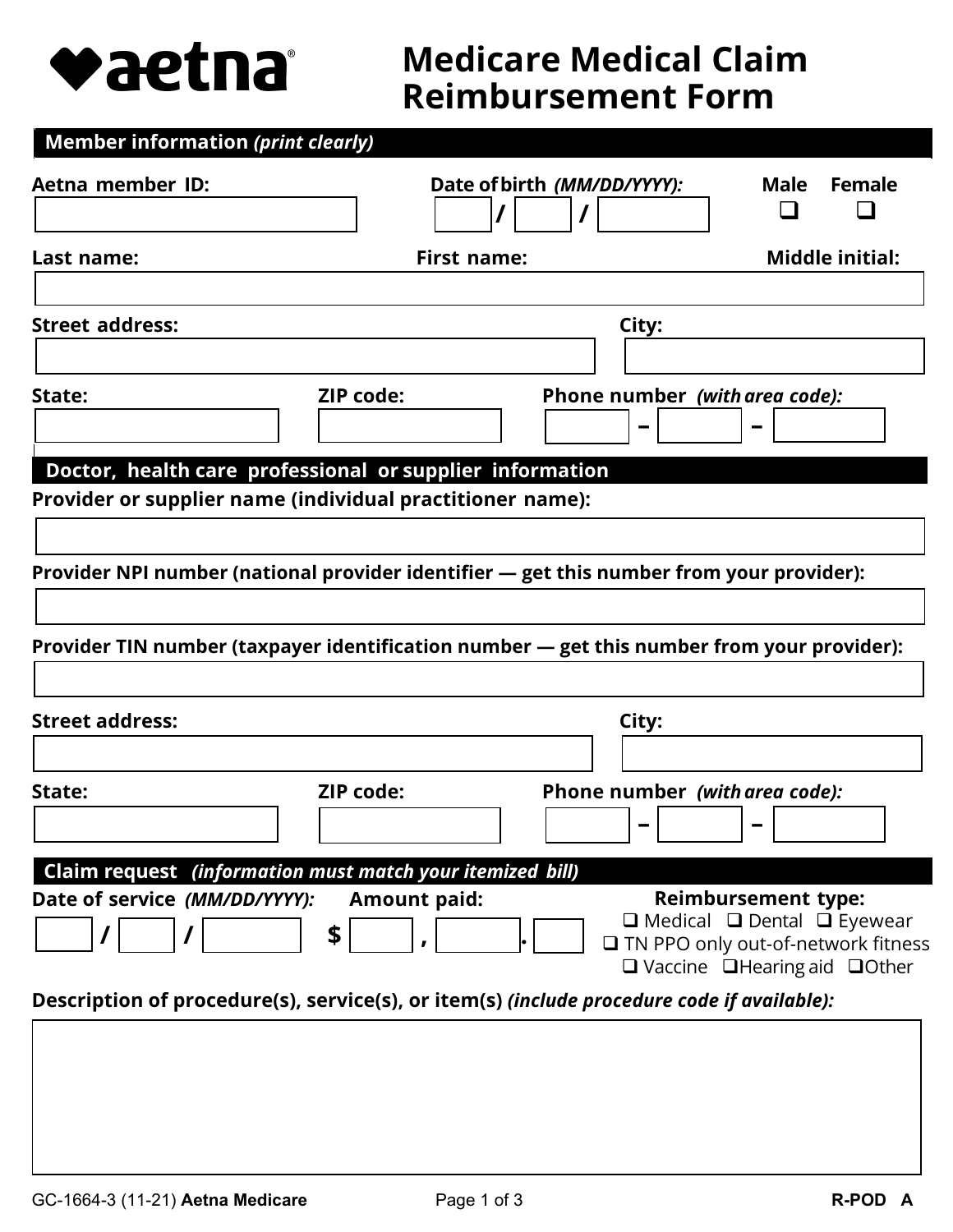By signing and submitting this form, you certify that the information is true and correct.

| Member or authorized representative signature | <b>Date</b> |
|-----------------------------------------------|-------------|
|                                               |             |

**\_\_\_\_\_\_\_\_\_\_\_\_\_\_\_\_\_\_\_\_\_\_\_\_\_\_\_\_\_\_\_\_\_\_\_\_\_\_\_\_\_\_\_\_\_\_\_\_\_\_\_\_\_\_\_\_\_\_\_\_\_\_\_\_\_ \_\_\_\_\_\_\_\_\_\_\_\_\_\_\_\_\_\_\_\_\_\_\_\_\_\_\_\_\_\_\_\_\_\_\_\_\_\_\_\_\_\_\_\_** 

# **Acknowledgment**

### **Questions?**

We're here to help. Just give us a call at **1-833-570-6670 (TTY:711) 8AM-8PM, 7 days a week**.

#### **Important disclaimers**

Any person who knowingly and with intent to injure, defraud or deceive any insurance company or other person files an application for insurance or statement of claim containing any materially false information or conceals, for the purpose of misleading, information concerning any fact material thereto commits a fraudulent insurance act, which is a crime and subjects such person to criminal and civil penalties.

 See Evidence of Coverage for a complete description of plan benefits, exclusions, limitations, and conditions of coverage. Plan features and availability may vary by service area.

© 2022 Aetna Insurance Company

Y0001\_NR\_28923a\_2022\_C